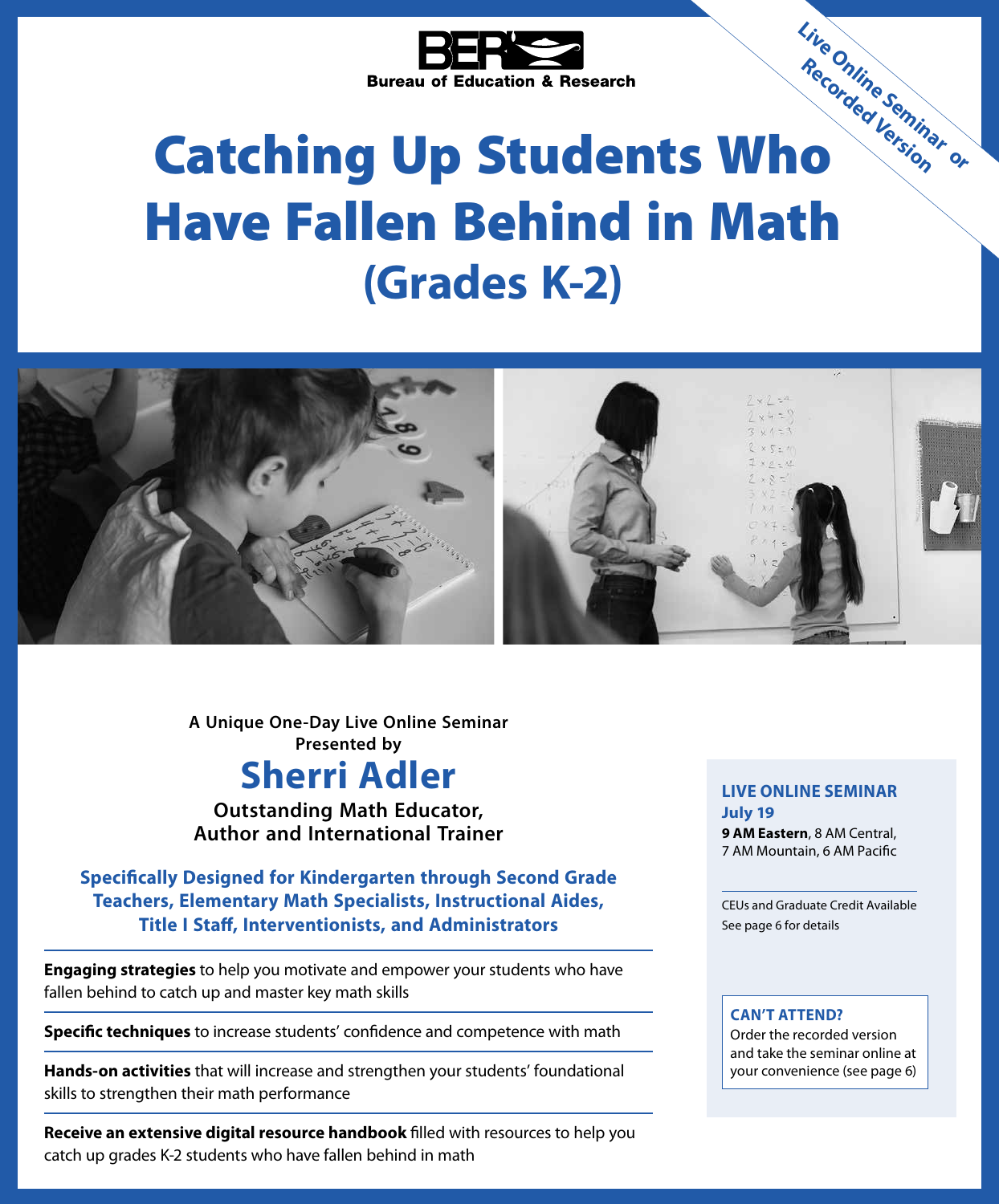# **Ten Key Benefits of Attending**

" Sherri is all about student engagement and success! You'll walk away with activities you'll want to use the next day." **– KRIS SCHULTZ, TEACHER**



**Who Should Attend**

Kindergarten through Second Grade Teachers, Elementary Math Specialists, Instructional Aides, Title I Staff, Interventionists, and Administrators

- **1. Help Your Grades K-2 Math Students Catch Up and Get Back On-Track** Discover the keys to catching up your grades K-2 students who have fallen behind in math
- **2. Identify Gaps in Your Students' Math Learning and What to Do About It** Gain efficient, easy-to-use assessments to help you pinpoint critical gaps in your students' math learning … Identify next steps and target your instruction to help students catch up in math
- **3. Help Your Students Recover Important Math Skills That Were Lost, Neglected, or Missed in COVID**

Target your mini-lessons to the specific math skills your students may have missed or lost completely … Gain numerous student-tested ideas you can easily incorporate in your instruction

**4. Help Students Develop Stronger Number Sense to More Swiftly Catch Up**

Discover powerful and fun activities designed to increase the number sense of ALL your grades K-2 students … Learn engaging, powerful number sense routines and activities your students will love

**5. Elevate Your Differentiated Instruction to Catch Students Up in Math**

Discover new and innovative ways to organize, manage and maximize the effectiveness of differentiated math instruction … Build on your strengths to accelerate your students' mathematics learning

**6. Increase Your Students' Math Fluency in Powerful, Fun and Strategic Ways**

Explore time-efficient ways to develop stronger math fluency in your students … Scaffold and expose students to math skills through a variety of experiences

# **7. Innovative Ways to Catch Students Up Using Math Learning Stations**

Discover outstanding math learning stations for keeping the rest of your class independent and productive while you work with guided math groups … Acquire creative, engaging learning station ideas you'll want to use for years

# **8. Help Students Achieve Greater Success with Problem Solving**

Gain a wealth of problem solving and fact fluency strategies that will enable your students who have fallen behind to meet or exceed grade level expectations

**9. Help Students Who Have Fallen Behind to Unlock their Own Math Potential**

More than half the battle for students is figuring out what math problems are really asking for … Learn ways to better equip your students to decipher what math problems are truly asking them to do

# **10. Receive an Extensive K-2 Math Digital Resource Handbook**

You'll leave this high-powered day with a digital resource handbook packed full of resources, activities and effective, proven, use-tomorrow ideas designed to help you catch up students who have fallen behind in math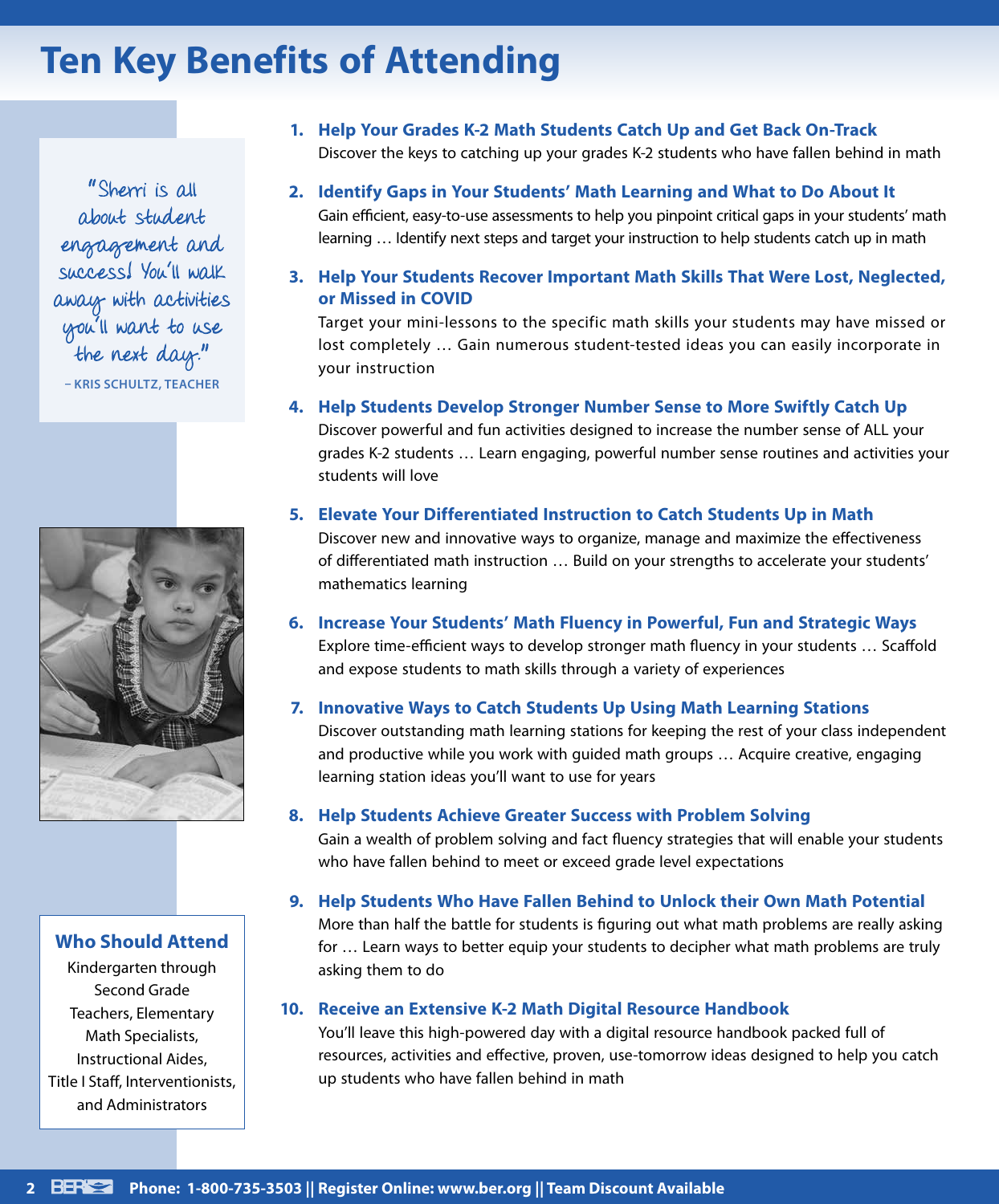# **Outstanding Strategies You Can Use Immediately**

# **What You Will Learn ...**

- **•** Innovative, instructional strategies to **catch up your grades K-2 students who have fallen behind in math**
- **•** Quick formative assessments that allow you to **take action quickly to close the learning gaps** of your grades K-2 students
- **• Specific direct instruction math strategies** to strengthen your young students' success in math
- **• Motivating, engaging, high interest activities** that build students' confidence and competence in math
- **• Target your mini-lessons to the needs of your students** with numerous student-tested ideas
- **• Innovative games** to help your grades K-2 students master computation skills
- **• Immediately usable tools and strategies** to help keep students engaged and ensure active participation in math learning
- **• Practical, easy-to-implement station activities** that excite students about math
- **• Hands-on math activities** that allow each learner to work at their appropriate level
- **•** Creative ideas to **engage even your most reluctant math students**
- **• Incorporate math literature in almost any lesson** with an extensive list of math literature perfect for primary grades
- **•** Classroom-proven strategies to more effectively **organize, implement and manage math learning stations**
- **•** Practice and apply math skills **with a list of online/digital resources** your students will love
- **• Ideas, Ideas, Ideas** outstanding sample lessons, materials and techniques you can use to help catch students up in math





" One of the best seminars I have ever attended. Sherri gave me activities and resources that  $I$  can use right away in my classroom. Thank you!" **– ELIZABETH LUNDEEN, TEACHER**

# **Practical Ideas and Strategies**

Are you looking for the best ways to provide targeted, engaging math instruction in the face of a growing gap in your students' math achievement due to COVID-19? Are you searching for ways to help catch up students who have fallen behind in math? If so, you won't want to miss this strategy-packed seminar by outstanding math educator **SHERRI ADLER**! The focus of this seminar is on the most effective and innovative instructional strategies specifically for catching up grades K-2 students who have fallen behind in math. Gain the latest information and research-based ideas for accelerating the achievement of your math students. Learn practical ways to pinpoint gaps and weaknesses in your students' math skills and what to do about it. You will leave with an expanded toolbox filled with motivating, fun, and most importantly – effective teaching strategies. **Join Sherri for an energizing, engaging day full of hands-on, powerful strategies and approaches for helping catch up students who have fallen behind in math.**

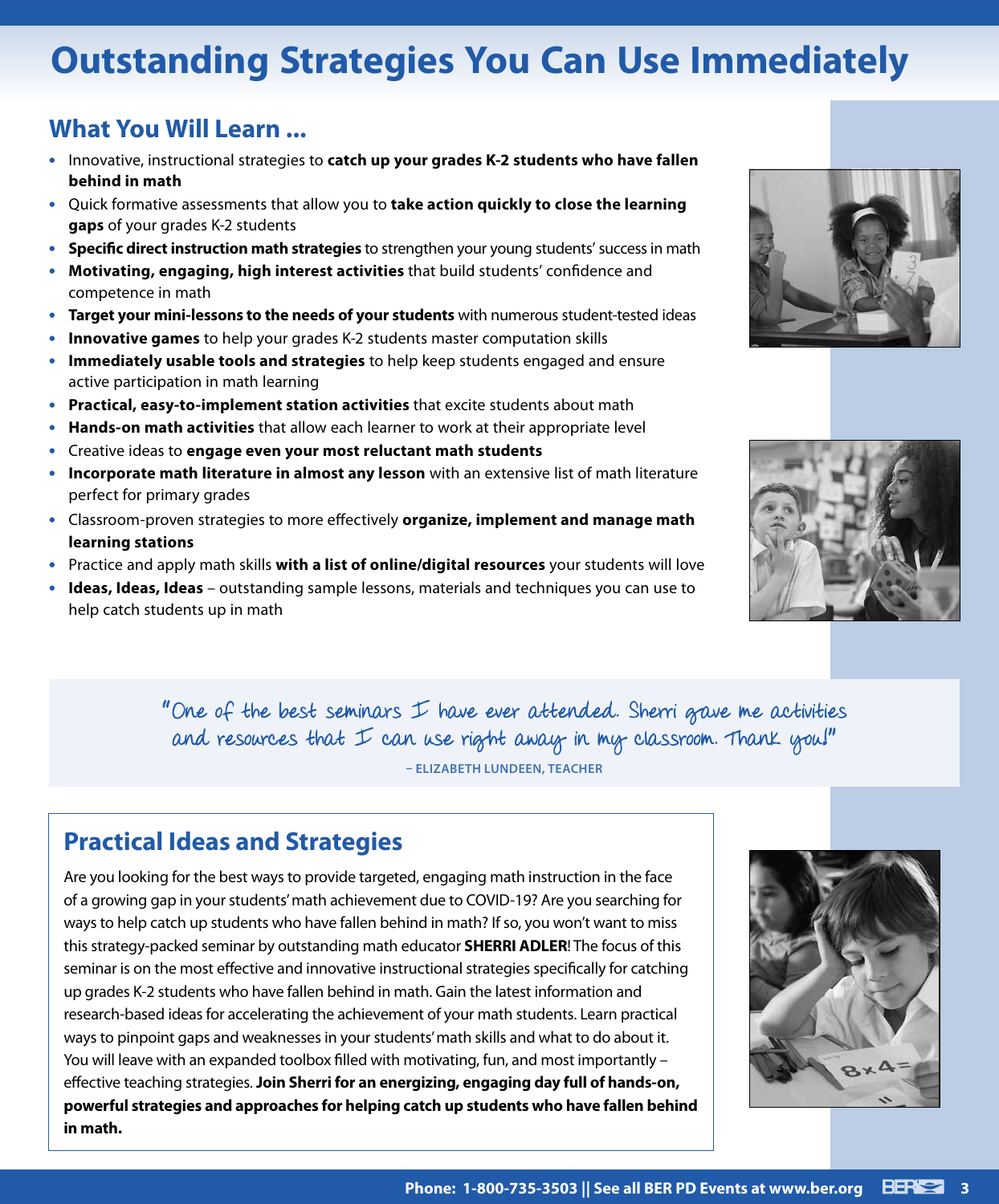# **A Message From Seminar Leader, Sherri Adler**



# **Uniquely Qualified Instructor**

**SHERRI ADLER** is a dynamic math educator, a co-author of several mathematics books and an international presenter who is known for her innovation, enthusiasm, and practical ideas. Coupled with her passion for helping students who have fallen behind in math, Sherri's expertise and humor keep the day fast-paced and full of practical, easy-to-implement strategies – perfect, no matter what math curriculum you teach. The ideas that Sherri presents stem from those she has found to be most successful in her extensive experience as a classroom teacher, math resource teacher, and math coach. Sherri has taught in public, private and charter school settings. She is a popular speaker at national math conferences and has trained educators throughout the United States, Europe, Asia, Central and South America. In addition, Sherri is the author of *Catching Up Students Who Have Fallen Behind in Math*, the extensive digital resource handbook that you will receive at the seminar. **Join Sherri for an engaging, fun, and enlightening day full of terrific practical ideas for helping catch up your students who have fallen behind in math.**

Dear Colleague:

COVID-19 has changed teaching in many ways. We have celebrated new joys and have had to overcome many challenges, and yet we know many of our students have struggled in this unprecedented time. Like you, my concerns about meeting all our students' needs, especially those that have fallen behind, have been heightened.

Are you in need of innovative and proven strategies to help you catch up grades K-2 students who have fallen behind in math? If so, you have come to the right place!

I have developed this seminar specifically to provide you with cutting-edge ideas, strategies, activities, and tools that you can use to enhance your grades K-2 math program. Our day together will be fast-paced, idea-packed and filled with materials that you can use immediately to help your students who have fallen behind in math.

This seminar is packed with practical strategies, activities and demonstrations. The foundation for future mathematical success in algebra, problem solving, and fact fluency begins in grades K-2. I want to provide you with dozens of ideas to help get your students back on track. **My strong belief is that all students can succeed!**

Please join me for a lively, FUN, hands-on day of learning. My goal is for us to laugh and learn, while discovering ideas perfect for helping your math students. You will leave with renewed enthusiasm and a wealth of practical ideas for increasing your students' confidence while helping them catch up in math.

Sincerely,

Sherri Clorer

Sherri Adler

**P.S. You will also leave with my extensive digital resource handbook, chock full of great ideas, strategies, information, and resources – an invaluable tool for accelerating the progress of your young math learners!**

" Our day together will be fast-paced, idea-packed and filled with materials that you can use immediately to help your students who have fallen behind in math."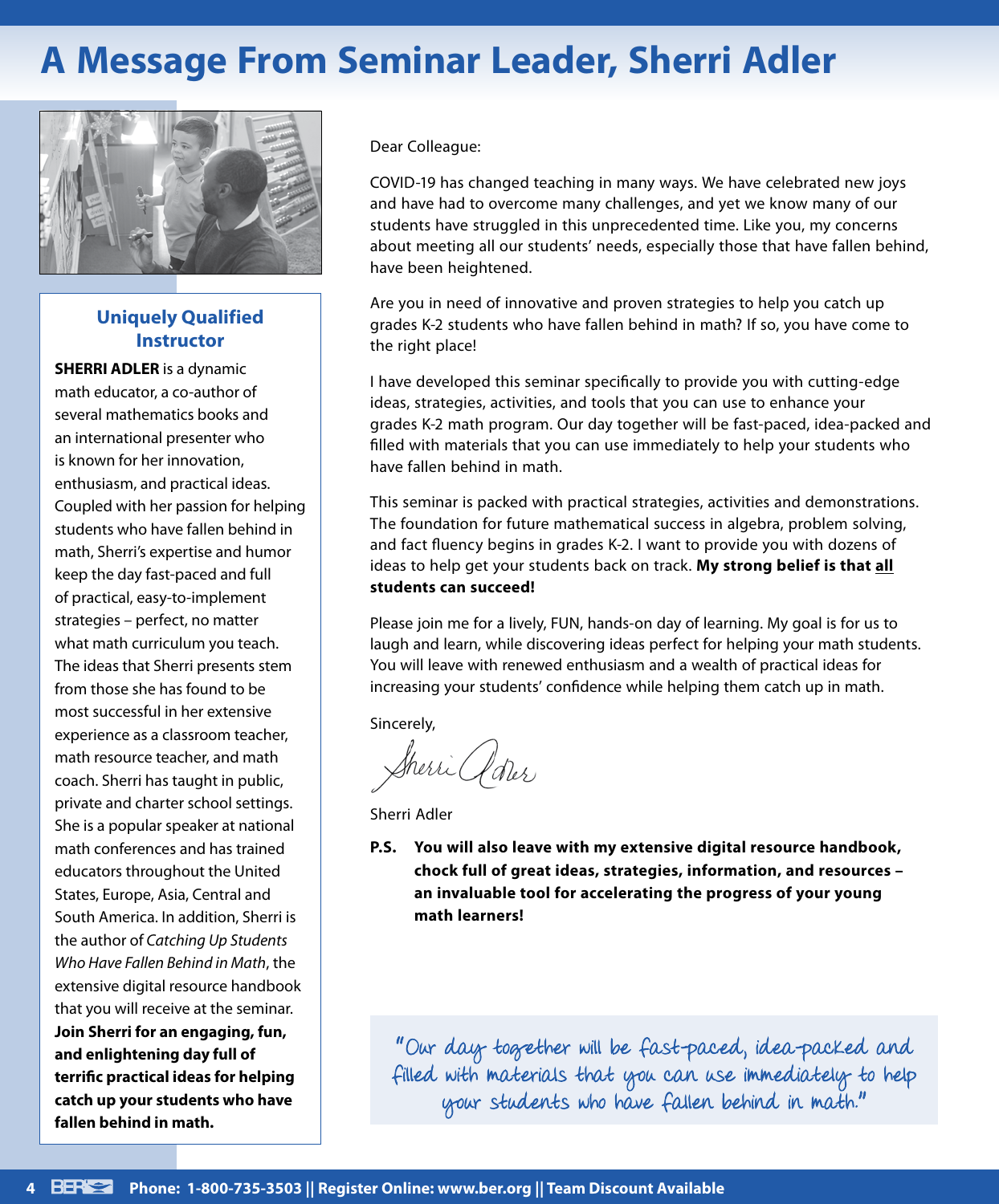# **What Your Colleagues Say About Sherri Adler**

*"Sherri did a fantastic job giving us many great resources! I am excited to try these strategies tomorrow! Thank you!"* **Nicole Cortez, Teacher** *"Sherri was amazing! This seminar was a big help. Thank you!"* **Tania Huerta, Teacher** *"Sherri – Thank you for your knowledge! Thank you for your expertise and enthusiasm! You have helped to remind me why I love teaching! Thank you!"*

**Kimberly Thorn, 1st Grade Teacher**

*"Engaging, great content, and many ideas to bring back to the classroom. Sherri was friendly, bubbly and informative."* **Nicole Evje, 2nd Grade Teacher**



# **About BER Seminars**

# **Outstanding Instructors**

All programs are led by outstanding, top-rated BER national trainers.

### **Extensive Digital Resource Handbook**

You'll receive an extensive digital Resource Handbook full of practical strategies and resources.

#### **Highly Interactive**

You'll be able to ask questions, consult with the instructor, and share ideas with other participants.

### **Program Guarantee**

As we have for 44 years, we guarantee the high quality of our programs. If you are not satisfied, we'll give you a 100% refund.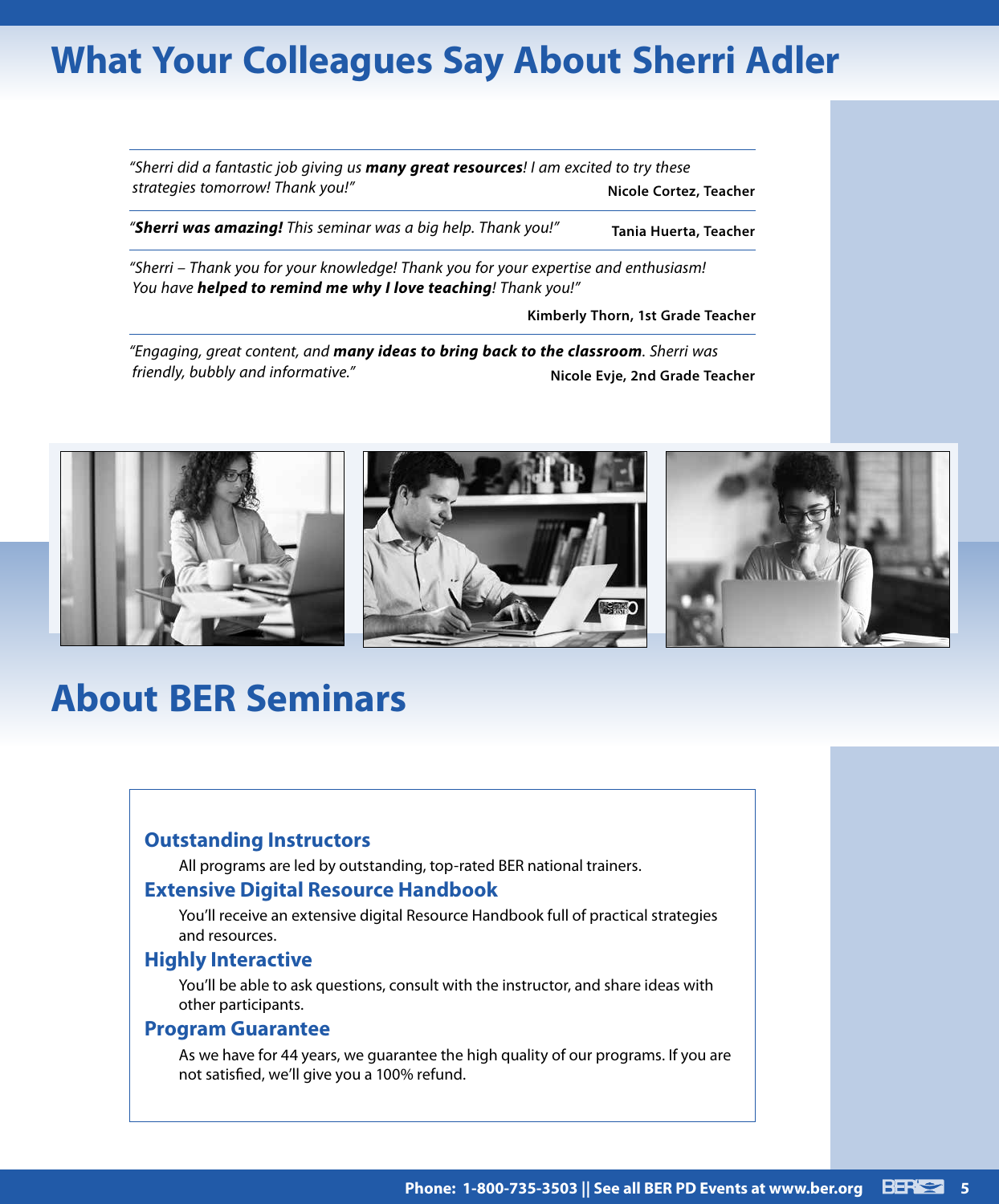# **Special Benefits of Attending**



" Such a great experience. Lots of great ideas to take back to the classroom. Wonderful hands-on ideas to make math engaging. "

> **KIMBERLY COLLINS, TEACHER**

# **On-Site Training**

Most BER seminars can be brought to your school or district in-person or online. See the options at www.ber.org/onsite or call 877-857-8964 to speak to one of our On-Site Training Consultants.

# **Extensive K-2 Math Digital Resource Handbook**

You will receive an extensive digital resource handbook giving you access to countless strategies. The handbook includes:

- A wealth of practical, ready-to-use resources to help you catch up your students who have fallen behind in math
- Dozens of ways to easily provide powerful, differentiated math instruction
- Ideas and strategies to integrate technology with the best K-2 online math resources
- Easy-to-implement ideas for interactive math learning stations to get all your students engaged and involved
- Activities that generate active participation and promote greater learning

# **Consultation Available**

Sherri Adler will be available at the seminar for consultation regarding your questions and the unique needs of your own grades K-2 math program.

# **Meet Inservice Requirements / Earn State CEUs**

Participants of Live Online Seminars, and those completing the Recorded Version online can receive a certificate of participation that may be used to verify five continuing education hours. For details about state CEUs available, visit www.ber.org/ceus

# **Earn One to Four Graduate Semester Credits**

Up to four graduate level professional development University of Massachusetts credits are available with an additional fee and completion Global Anonprof of follow up practicum activities. Details for direct

enrollment with University of Massachusetts Global, will be available at this program.

# **Can't Attend? Other Professional Development Options:**

# **Recorded Version of the Seminar**

A video recorded version of this seminar will be available to take online at your convenience. You'll have access to the entire course and to the extensive digital resource handbook. Optional CEUs and graduate credit available. To enroll, see registration form on page 7.

# **Related On-Demand Online Courses**

Related On Demand Video-Based Online Learning courses, *Develop Growth Mindset in Mathematics to Increase Students' Perseverance, Engagement and Success,* for Grades K-6, and *Using Guided Math To Strengthen Students' Math Learning,* for Grades K-2 and other math-related courses are available for immediate registration. To enroll, visit www.ber.org/online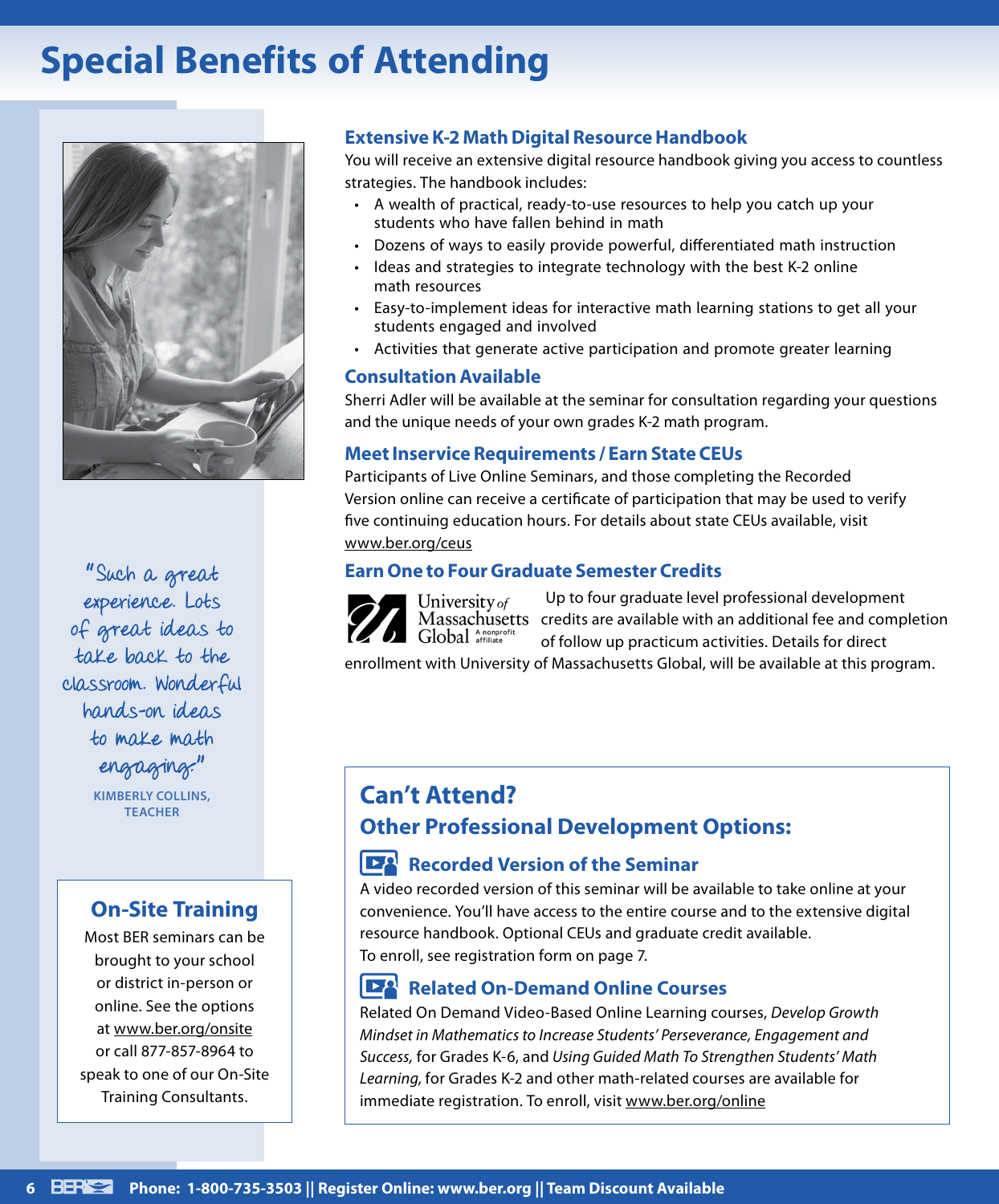# Catching Up Students Who Have Fallen Behind in Math **(Grades K-2)**

# **Registration (MC62M1)**

 $-$ or  $-$ 

**1.** LIVE ONLINE**:** July 19, 2022 (Start time: 9 AM Eastern)

#### **2. I'd like to order the recorded version of this seminar**

| <b>FIRST NAME</b>                                               | M.I.               | <b>LAST NAME</b>                                                 |  |  |  |  |
|-----------------------------------------------------------------|--------------------|------------------------------------------------------------------|--|--|--|--|
| POSITION, SUBJECT TAUGHT                                        | <b>GRADE LEVEL</b> |                                                                  |  |  |  |  |
| SEMINAR LOCATION NUMBER: ______________ (Please see list above) |                    |                                                                  |  |  |  |  |
| List additional registrants on a copy of this form              |                    |                                                                  |  |  |  |  |
| <b>SCHOOL NAME</b>                                              |                    |                                                                  |  |  |  |  |
|                                                                 |                    |                                                                  |  |  |  |  |
| SCHOOL MAILING ADDRESS                                          |                    |                                                                  |  |  |  |  |
|                                                                 |                    |                                                                  |  |  |  |  |
| <b>CITY &amp; STATE</b>                                         |                    | ZIP CODE                                                         |  |  |  |  |
| <b>SCHOOL PHONE NUMBER</b>                                      |                    |                                                                  |  |  |  |  |
|                                                                 |                    | <b>HOME PHONE NUMBER</b>                                         |  |  |  |  |
| $\mathcal{E}$<br>(                                              | €                  | ⟩                                                                |  |  |  |  |
|                                                                 |                    | Registration confirmations and login details are sent via e-mail |  |  |  |  |
| E-MAIL ADDRESS (REQUIRED FOR EACH REGISTRANT)                   |                    |                                                                  |  |  |  |  |
|                                                                 |                    |                                                                  |  |  |  |  |
| <b>HOME MAILING ADDRESS</b>                                     |                    |                                                                  |  |  |  |  |
|                                                                 |                    |                                                                  |  |  |  |  |
|                                                                 |                    |                                                                  |  |  |  |  |

### **IMPORTANT – PRIORITY ID CODE: EMC62M1 Fill in the six digit number on the mail label next to the word "ID" or on your email**

# **METHOD OF PAYMENT – Team Discount Available**

**The registration fee is \$279 per person,** for teams of three or more registering at the same time, the fee is \$259 per person. **Payment is due prior to the program.** No cash, please.

|                                                                                           | $\Box$ A check (payable to <b>Bureau of Education &amp; Research</b> ) is attached |  |                                                   |                         |
|-------------------------------------------------------------------------------------------|------------------------------------------------------------------------------------|--|---------------------------------------------------|-------------------------|
|                                                                                           | $\Box$ A purchase order is attached, P.O. $\#$                                     |  | (Be sure to include priority ID code on the P.O.) |                         |
|                                                                                           | Charge my: $\Box$ MasterCard $\Box$ VISA $\Box$ Discover                           |  |                                                   |                         |
|                                                                                           |                                                                                    |  |                                                   | MO/YR                   |
|                                                                                           |                                                                                    |  |                                                   | (Found on back of card) |
|                                                                                           |                                                                                    |  |                                                   |                         |
| Please print name as it appears on card<br>Signature (required for credit card purchases) |                                                                                    |  |                                                   |                         |



#### **Program Hours**

All Live Online Seminars are scheduled 9:00 a.m. – 3:30 p.m. in the time zone indicated. Check in 15 minutes prior. Registrants will be sent login information by email four days before their Live Online Seminar.

#### **Fee**

The registration fee is \$279 per person, \$259 per person for groups of three or more registering at the same time. Call us at 1-800-735-3503 for groups of ten or more. **Payment is due prior to the program.**

Fee includes seminar registration, a certificate of participation and an extensive digital resource handbook. The fee is the same for Live Online Seminars or Recorded Seminars.

### **Cancellation/Substitutions**

100% of your paid registration fee will be refunded if you can't attend and notify us at least 10 days before the seminar. Late cancellations made prior to the event date will be refunded less a \$15 service fee. Substitutions may be made at any time without charge.

#### **Program Guarantee**

We stand behind the high quality of our programs by providing the following unconditional guarantee: If you are not satisfied with this program, we'll give you a 100% refund of your registration fee.

#### **Further Questions**

Call the Bureau of Education & Research (800) 735-3503 or visit us online at **www.ber.org**. The Bureau is North America's leading presenter of PD training for professional educators. Programs are based on sound research, are highly practical in content and consistently receive excellent evaluations.